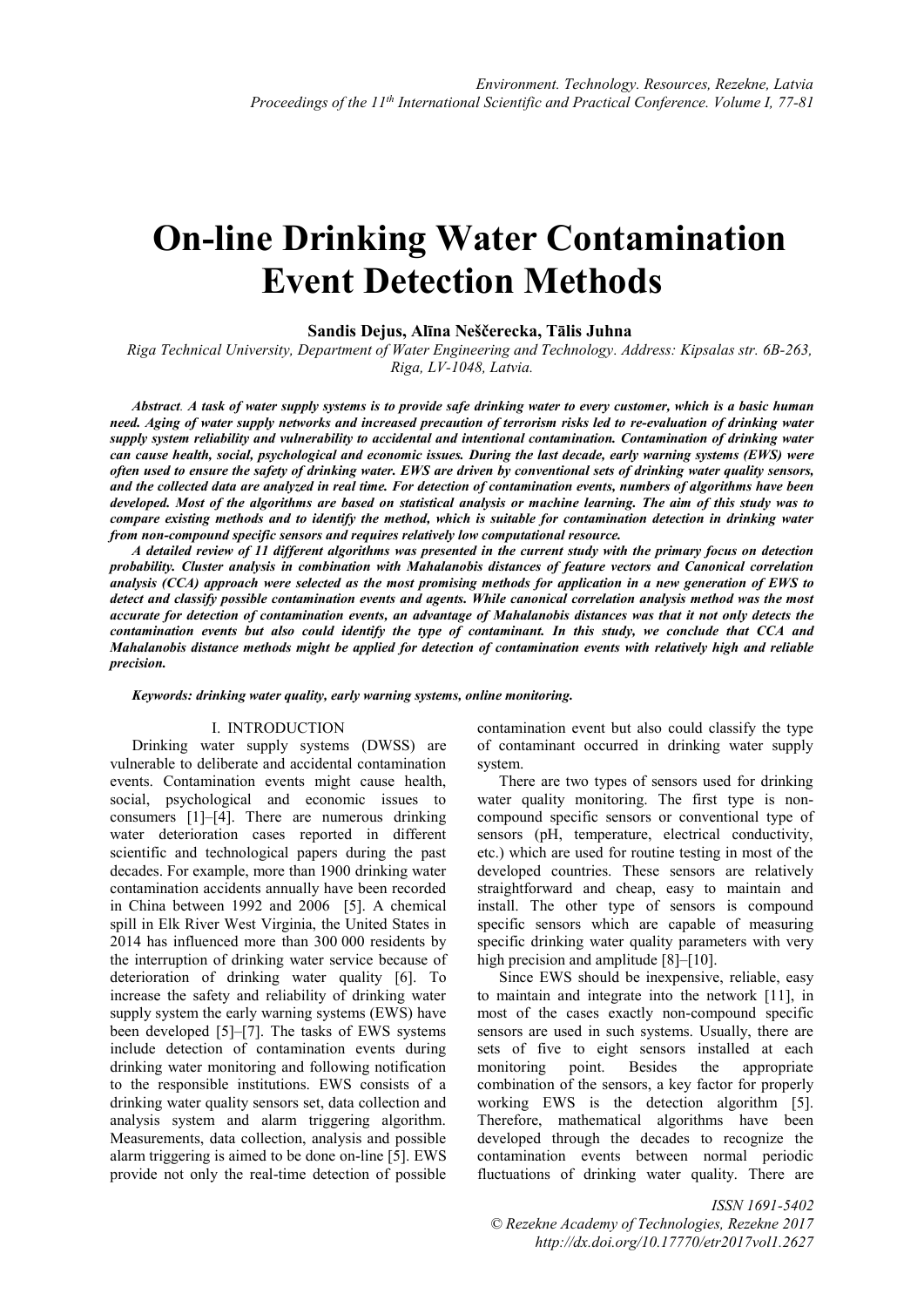various emerging algorithms, which differs in precision, reliability and requirement of computing resources. It is important to choose the most advantageous algorithm regarding these parameters for application in a real scale DWSS. However, no comprehensive studies on the comparison of various proposed algorithms and methods were made to evaluate the applicability for EWS.

The aim of this study was to compare and evaluate available and open code algorithms for detection and classification of contamination events with experimental or artificial data acquired by conventional drinking water quality sensors. To do that a cognitive literature study has been done.

# II.CONTAMINATION DETECTION ALGORITHMS

The main part of the EWS is the contamination detection algorithm. Numerous studies have been done to develop and select the most precise event detection algorithm. The accuracy of the event detection method is defined by its ability to place the current measurement of water quality parameters into one of two classes: background – clear and safe water, event – contaminated water [12]. The detection methods during last decades have evolved and expanded from single factor correlation analysis to generic algorithms and artificial neural network analysis. A summary of these methods that were developed and tested in last decades and described in scientific papers is shown in Table 1. However, it should be noted that the methods, based only on the theoretical probability of detection of a potential contamination event, e.g. without any specific sensor installed in DWSS and actual measurements, were not studied in the present review.

Usually, the evaluation of event detection methods was done by assessing the trade-offs between false positive (FP) and false negative (FN) decisions as a function of the detection methods. The adopted received operating characteristic (ROC) curve has been chosen as an evaluation tool [13]. This curve has been used in all evaluated studies. The ROC curve defines the probability of detection (PD) that can be obtained as a function of the corresponding false alarm rate (FAR). FAR is equal to the number of FPs divided by the total number of values that are actually below the detection threshold as in equation (1). The PD is defined as the number of true positives divided by all events that exceed the detection threshold equation (2) [12]. TP represents a true positive detection, TN – true negative. A greater PD means the method is more capable of detecting a real event, while a smaller FPR implies the method is less likely to classify a routine operation as an event. FAR and PD values varies between 0 and 1 [5].

$$
PD = \frac{TP}{TP + FN} \tag{1}
$$

$$
FAR = \frac{FP}{FP + TN}
$$
 (2)

This approach was applied in all observed studies in this paper. Comparison of PD and FAR results, reported in the reviewed papers, is shown in Table 1. The higher is PD, the higher is the probability that the event would be detected in a real contamination situation. Thus responsible organizations could take preventive actions. In contrast, high FAR represent a likelihood of the cases, when the alarm would be triggered wrong. A false alarm could lead to a financial loss and decrease of society confidence in the organization. Thus, an ideal algorithm should have PD value close to 1 and low FAR values. Overall these parameters should be considered by water utilities for integration of EWS into the online monitoring system of drinking water quality.

The type and number of drinking water quality parameters and contamination agents could also affect the results, as shown in the reviewed studies (Table 1). A good example of the impact of the sensor set of detection results is reported for PE method where PD values of 0,76 and 1,00 for nickel and atrazine respectively as contamination agents was reported [5]. Although experimental data sets and real scale data were reported in several studies, some works were based on the artificial data sets with simulated contamination events. It is related to the fact that it is not always feasible to simulate a contamination event experimentally since it requires special facilities and could be unsafe. Therefore, the overall knowledge about the contamination event influence on drinking water quality parameters is limited and actual disturbances to the measurements are unknown [14]. For example, the results of experimental and real scale studies might be affected by sensor calibration, signal noises, signal processing and intensity of data collection [2].

To gain more reliable comparison, PD and FAR values for each method were acquired from multiple studies and data sets and summarized in Table 1. It demonstrates a high variety on contamination detection probability, obtained by different algorithms (Table 1). First generation methods were developed earlier, and have mostly simple algorithms. The highest detection probability (PD) were 0,89, 0,92, 0,587 and FAR of 0,88, 0,82, 0,093 for MED, LPF and ANN (Multivariate time series) methods respectively. Thus high PD values correspond with high FAR, and vice versa, which indicates that either normal signal fluctuations would be assumed for contamination events, or missed. It is explicable with relatively simple algorithms used in MED and LPF methods. Although ANN (Multivariate time series) method is based on artificial neuron network and showed very low FAR, it was not effective for detection contamination events. At this stage, it is unsuitable for drinking water monitoring. However,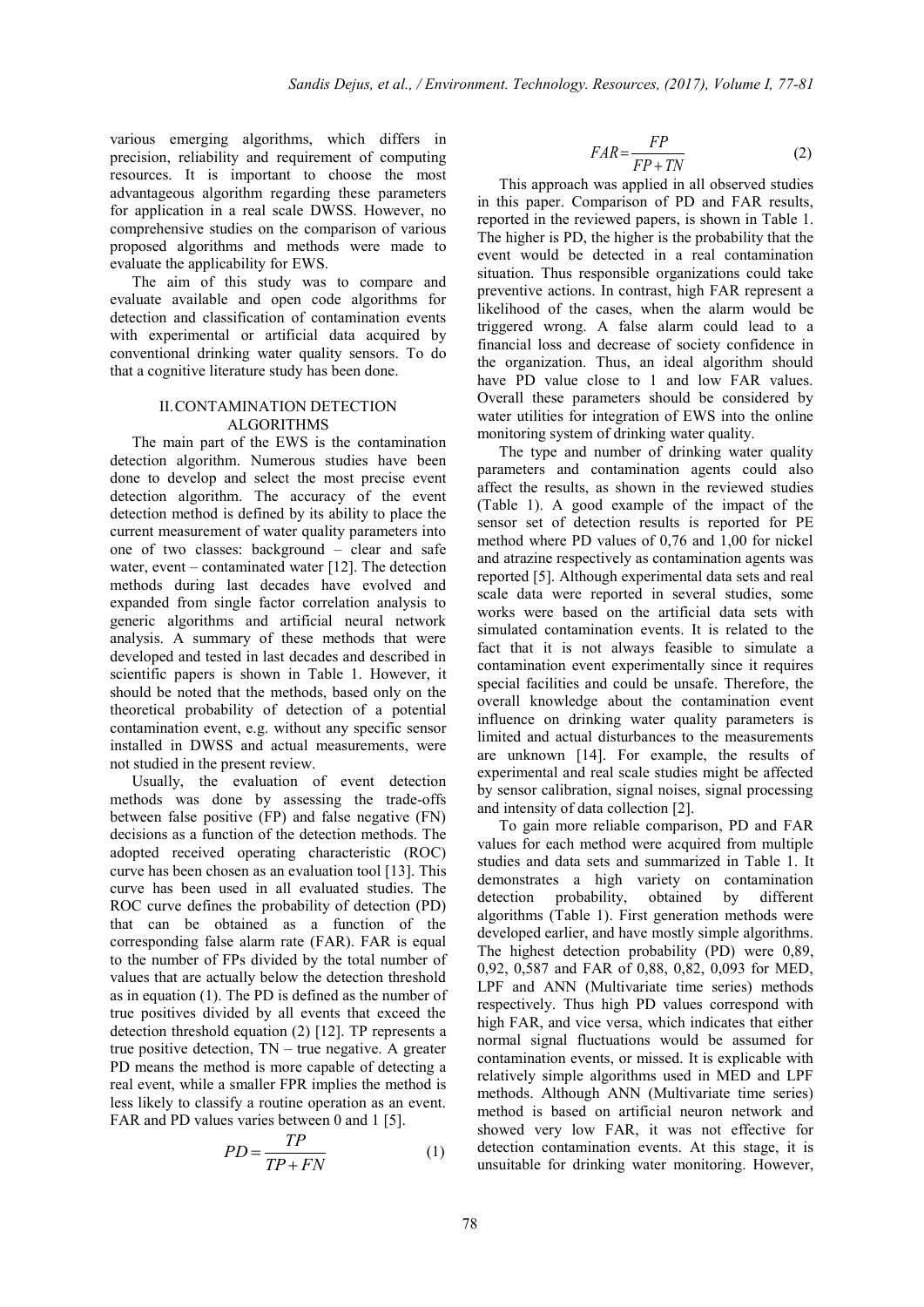there is a great potential for improvement of the approach.

Second generation methods that contain more complicated algorithms shows higher PD, in some cases (CCA, MVE, Canary, SVM, DSM, PE) reaching even 1,00 that means 100% of contamination events will be detected. Though the FAR values of 0,34 and 0,1 for Canary and SVM methods raises doubts on reliability and detection capabilities, PE method has been applied for different types of contamination, and the overall results were ambiguous PD and FAR varied a lot, and were between  $0.69 - 1.00$  and  $0 - 0.87$  respectively. PE method can be suggested as an applicable tool in certain conditions. However, the overall usability should be considered. Moreover, the detection of the real scale event was not accurate, resulting with PD = 0,83 and FAR = 0,33. CCA, MVE and DSM methods demonstrated very low FAR values of 0, 0,008 and 0,032 that shows a high potential to be implemented in EWS. It should be emphasized that for methods PE, CCA, DSM experimental data sets have been used leading that those methods have shown a high potential for real scale events. DSM is the only method with relatively high results that has been analyzed for real contaminants.

The results for MD shows not only accurate detection of contamination events but also the correct classification of certain contamination agents. For example, PD of 0,73 - 0,79 means that in the case of DWSS contamination with four different contaminants, three would be identified correctly.

SVM, PE, CCA, MD, and MVE methods approaches allow not only detection of the contamination event, but also the classification of contamination types, detected in a certain event. Still, the studies of classification are only in preliminary phase and numerous experiments with different contaminants, concentrations, flows should be accomplished to develop a working algorithm for this issue.

The methods, which were applied for experimental studies, shows modest results in comparison to methods with artificial data. This could be explained by the diversity of data generated in artificial data sets and additional data distortion in experiments sensors and its properties [6], [15].

Based on PD and FAR values, Canonical correlation analysis (CCA) method provides the most accurate contamination detection. Thus it has a potential to be applied for real DWSS monitoring. Although FAR data are not available for Mahalanobis distance (MD) method, relatively high PD values and its ability to categorize the contamination agents also make this method very promising for EWS.

| $E$ , and the set of communities of $E$ of $E$ and $E$ and $E$ and $E$ and $E$ and $E$ and $E$ are $E$ and $E$ are $E$ and $E$ are $E$ and $E$ are $E$ and $E$ are $E$ and $E$ are $E$ and $E$ are $E$ and $E$ are $E$ and $E$<br><b>Method</b> | P <sub>D</sub>  | <b>FAR</b>         | Data         | Contamination                                                                        | Parameters                                                                        | Ref.                   |
|-------------------------------------------------------------------------------------------------------------------------------------------------------------------------------------------------------------------------------------------------|-----------------|--------------------|--------------|--------------------------------------------------------------------------------------|-----------------------------------------------------------------------------------|------------------------|
|                                                                                                                                                                                                                                                 |                 |                    | source       | agent                                                                                |                                                                                   |                        |
| <b>Multivariate Euclidean distance (MED)</b>                                                                                                                                                                                                    | $0.52 - 0.89$   | $0.22 - 0.88$      | exp          | Cadmium nitrate                                                                      |                                                                                   | [16]                   |
| <b>Linear prediction filters (LPF)</b>                                                                                                                                                                                                          | $0.38 - 0.92$   | $0.24 - 0.82$      | exp          | Cadmium nitrate                                                                      |                                                                                   | [16]                   |
| Pearson correlation Euclidean distance (PE)                                                                                                                                                                                                     | 0,97            | 0,025              | exp          | Cadmium nitrate                                                                      |                                                                                   | [16]                   |
|                                                                                                                                                                                                                                                 | 0.83            | 0,33               | $\mathbf{r}$ | Phenol                                                                               | T, pH, NTU,                                                                       | $[12]$                 |
|                                                                                                                                                                                                                                                 | $0.76 - 1.00$   | $0 - 0.1$          | exp          | Herbicides.<br>pesticides, lead<br>nitrate, nickel<br>nitrate, trivalent<br>chromium | EC, ORP, UV-<br>254, nitrate,<br>phosphate                                        | $[5]$                  |
|                                                                                                                                                                                                                                                 | $0.69 - 0.74$   | $0.78 - 0.87$      | art          |                                                                                      |                                                                                   | [6]                    |
| Canonical correlation analysis (CCA)                                                                                                                                                                                                            | $0.90 - 1$      | $\Omega$           | exp          | Acrylamide                                                                           |                                                                                   | [17]                   |
| Minimum ellipsoid classification (MVE)                                                                                                                                                                                                          | $0.66 - 1$      | $0.05 - 0.08$      | art          |                                                                                      | T, pH, NTU,<br>EC, TOC,<br>chlorine                                               | $[14]$                 |
| <b>Artificial Neural Networks (ANN) Multivariate</b><br>time series                                                                                                                                                                             | $0.085 - 0.587$ | $0.001 -$<br>0.093 | art          |                                                                                      |                                                                                   | [18]                   |
| <b>Artificial Neural Networks (ANN) Dynamic</b><br>thresholds scheme                                                                                                                                                                            | 0,38-0,99       | $0.04 - 0.15$      | art          |                                                                                      |                                                                                   | $[15]$                 |
| Canary default algorithm                                                                                                                                                                                                                        | $0.63 - 1$      | $0.17 - 0.34$      | art          |                                                                                      |                                                                                   | [2],<br>$[14]$<br>[19] |
| Support vector machine (SVM)                                                                                                                                                                                                                    | $0.75 - 1$      | $0.02 - 0.1$       | art          | $\overline{\phantom{a}}$                                                             |                                                                                   | $[2]$                  |
| Mahalanobis distances (MD)                                                                                                                                                                                                                      | $0.73 - 0.79$   |                    | exp          | Herbicides, heavy<br>metals, inorganic<br>salts                                      | T, pH, NTU,<br>EC, ORP, UV-<br>254, nitrate,<br>phosphate                         | $[7]$                  |
| <b>Extended Dempster-Shafer method (DSM)</b><br>4.1.1.141<br>$\sim$                                                                                                                                                                             | $0.27 - 1$      | $0.006 -$<br>0,032 | exp          | Potassium<br>ferricyanide,<br>ferric ammonium<br>sulfate                             | EC, pH, free<br>chlorine, total<br>chlorine,<br>nitrate,<br>sulphate, TOC,<br>COD | $[20]$                 |

| Table I                                          |
|--------------------------------------------------|
| Evaluation of Contamination Detection Algorithms |

Legend: PD – probability of detection, FAR – false alarm rate, T – temperature, NTU – turbidity, EC – electrical conductivity, ORP – oxidation-reduction potential, UV-245 – ultraviolet light sensor, TOC – Total Organic Carbon, COD – Chemical Oxygen Demand, exp – data acquired in experiments, r – data acquired in real contamination event, art – artificial data sets used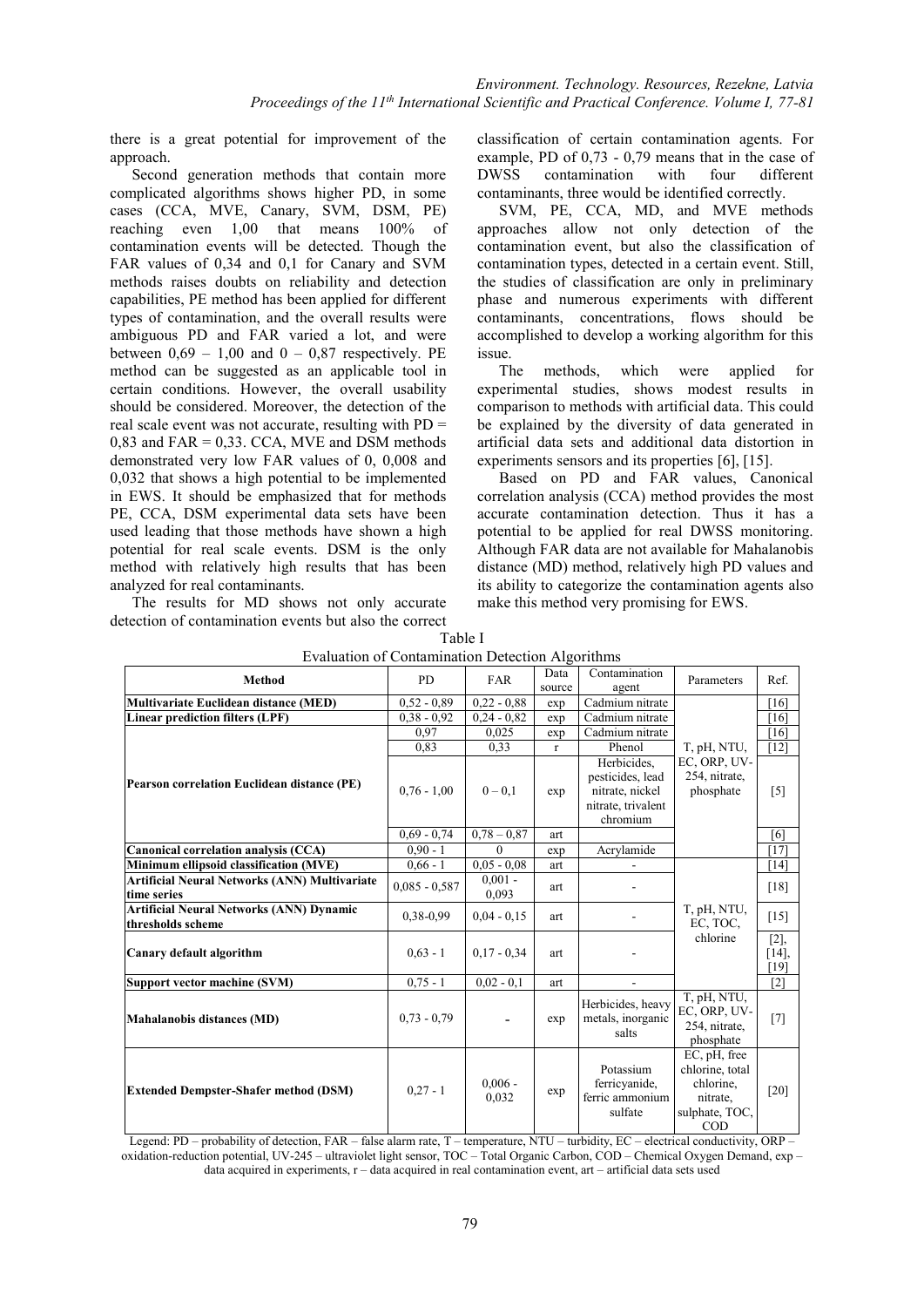The present review demonstrates the overall comparison between different approaches and algorithms for contamination detection. However, it should be noted that the observed studies were performed within various conditions, used different data sets, types of contaminants and detection sensors, which should be taken into account for selection of contamination detection approach. However, each of studies analyzed in this paper has been aimed to find the best mathematical approach and compare it to previously used algorithms that mean a reliable data and methods comparison in data analysis done by previous authors [7], [12]

#### III. DISCUSSION

11 algorithms for detection of contamination event of drinking water were compared in this paper. Although the probability of contamination detection varied between different studies, generally all algorithms could reach 0,5 probability coefficient under certain conditions. While PD lower limits below this value were mostly obtained with first generation approaches, PD could even reach 1 with the second generation algorithms. The recent methods showed more precise results than older algorithms, which shows a positive tendency in methods development. Although the methods were capable of detecting the contamination events, some shortages and drawbacks were found.

The methods, based on artificial neural networks, require simultaneous data collection from all sensors that could lead to technical issues in real DWSS conditions [18].

Most of the reviewed studies in the present work concluded that the methods proposed by authors are capable of detecting certain contamination events[2], [5]–[7], [12], [14]–[18], [20]. However, further research is needed to test these methods for conditions, which could influence the accuracy of the methods. For example, it would be important to know how these methods would respond in the real or laboratory scale conditions, with the presence of different types of contaminants, different or changing spreading velocities and contaminant concentrations. Moreover, detection limits for each method should be found in experimental sessions and setups. Detection limits are essential for detection methods because the even low concentration of contamination agents could significantly affect consumers in long term perspective if continuously or periodically appear in the DWSS [17]. Also, the thresholds used in each method should be verified experimentally.

From the reviewed methods, only MD and CCA could classify contamination agents detected in DWSS. Identification of contamination agent is of particular importance for the development of actions and scenarios that should be applied by water utilities during and after the contamination event to ensure the quality of drinking water at consumption point.

None of the methods proposed in the previous studies have addressed the potential contamination of DWSS with biological agents (*Escherichia coli, Pseudomonas aeruginosin*, *Clostridium perfringens*). It is surprising since biological contamination could affect the health of drinking water consumers even more than chemical contamination. Moreover, biological water quality monitoring is obligatory for drinking water and is regulated by the European Union legislation [21]. Furthermore, no investigation on possible correlations between microbiological and physical-chemical parameters of drinking water quality have been done. It clearly shows a need of methods' evaluation for microbiological parameters detection.

Although the results of the second generation detection methods are rather high and precise, the computing resource of running them must be taken into account. Detection and classification of contamination events by using proposed MD and PE methods can reach up to 4 and 9 minutes delay respectively [5], [7] for a single monitoring point with a set of 9 surrogate sensors. For a real scale network, the time and resource needed for compilation of algorithms might increase rapidly. The relation of detection precision, costs of sensors sets and computational resources should be taken into account while developing each of proposed methods for integration in EWS for real DWSS. The methods used for detection of contamination events should be robust, simple and relatively computing resource friendly to ensure the functionality and possibility to implement them in an EWS for real scale system and hydraulic conditions by using fewer sensors. Linking detection tools with a hydraulic modeling would provide a unique next generation monitoring tool for drinking water quality, which could predict possible contaminant distribution in DWSS and identify the contamination point. Within the given situation only Canary default algorithm was tested and implemented in a real scale DWSS by linking it with a real scale hydraulic DWSS models [19].

# IV. CONCLUSIONS

During the last decade, many studies on contamination event detection methods for the drinking water supply system were carried out. Numerous methods, based on different approaches including statistical analysis, clustering, and artificial neural networks have been proposed. High detection probability and low false alarm rate are the main parameters to select the algorithms. The ability of classification of different contamination types should also be taken into account. Therefore, CCA and MD methods have been chosen as the most promising methods.

Although the methods have shown good results of detection probability in the reported studies, more tests and experiments in the pilot and real scale